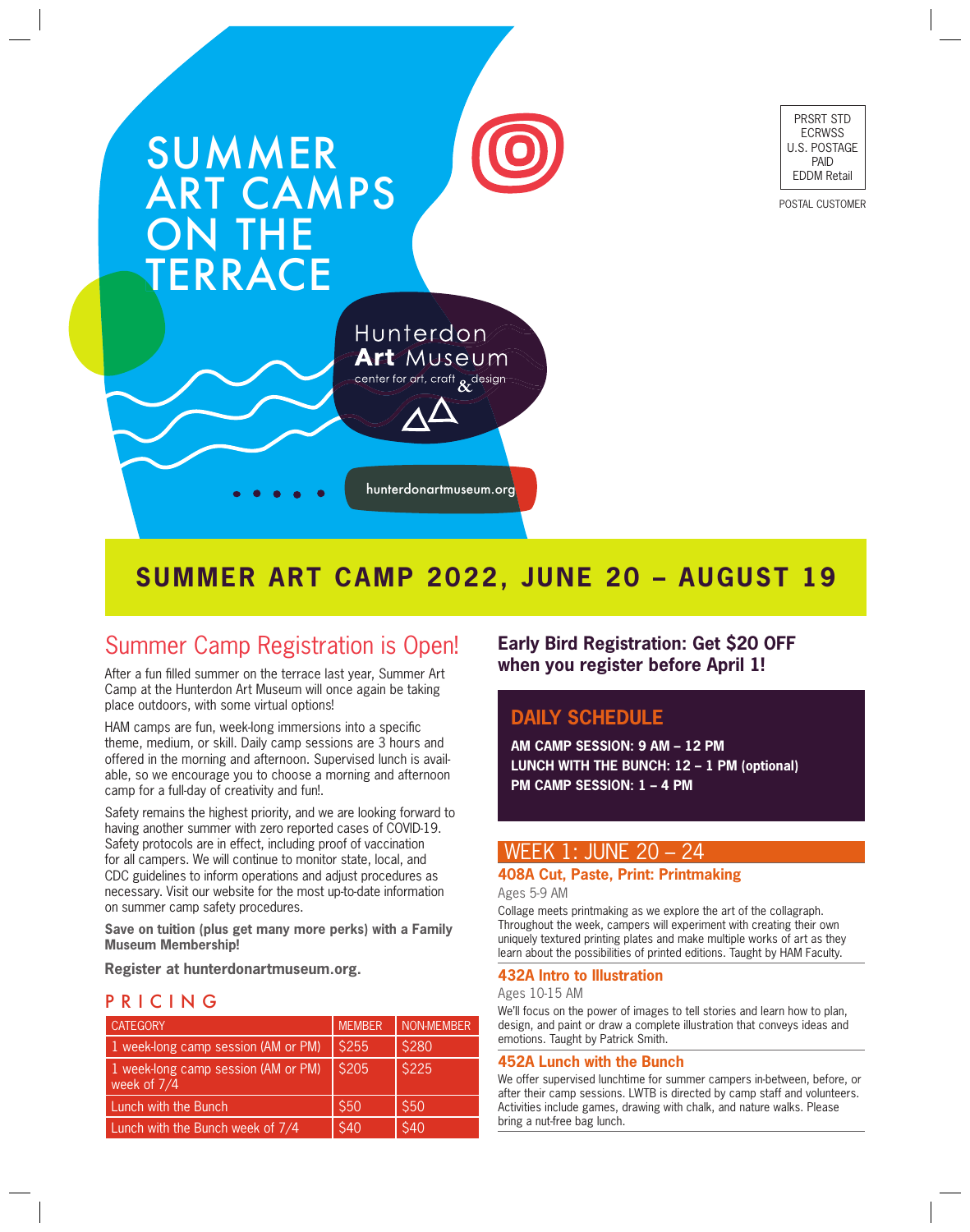# **412A Mix It Up: Paint, Clay, Fiber**

### Ages 5-9 PM

Mix it up! Explore two and three dimensional art with paint and clay, plus soft materials such as felt, fabrics, and stuffing. Make a masterpiece or create your own plush toy while you learn techniques in a variety of media. Taught by Liz Tracey.

### **428A Prints: Art as Social Practice**

### Ages 10-15 PM

This camp session will experiment with various forms of printmaking and explore ways in which the arts can bring people together, raise awareness, and encourage conversation. Taught by HAM Faculty.

# l Week 2: June 27 - Jui

# **413A Spaces and Places: Sculpture**

Ages 5-9 AM

In this session, campers will learn about public artwork as they experiment with a variety of approaches to creating sculpture outdoors. We'll think carefully about materials, concepts such as scale, and make our own three-dimensional landscapes over the course of this exciting week. Taught by Beth Krumholz.

# **419 Painting: Process + Possibilities**

Ages 10-15 AM

In this session, we'll experiment with watercolor and acrylic painting processes and the possibilities of subjects including landscapes, still lifes, and portraits. Styles such as impressionism, realism, and abstraction will also be introduced. Taught by Patrick Smith.

### **452B Lunch with the Bunch**

We offer supervised lunchtime for summer campers in-between, before, or after their camp sessions. LWTB is directed by camp staff and volunteers. Activities include games, drawing with chalk, and nature walks. Please bring a nut-free bag lunch.

### **450A Shape Meets Sound: Art + Music**

Ages 5-9 PM

Two art forms come together in this program! Throughout the week, look at artworks directly inspired by music and explore connections between color, shape, line, sound, and mood while creating your own paintings, sculptures, and more! Taught by Liz Tracey.

### **460A Site-Specific: Sculpture**

Ages 10-15 PM

In this session, campers will explore the possibilities of creating artwork with specific sites in mind. We'll work with a variety of materials and focus on contemporary approaches to sculpture, while experimenting with making artworks specifically with parts of the HAM terrace and Clinton in mind. Taught by Beth Krumholz.

# WEEK 3: JULY 5 - 8\*

## **479A Green Things: Drawing**

### Ages 5-9 AM

Nature comes alive in this session inspired by HAM's surroundings. We'll think about aspects of nature, such as water, birds, fish, plant life, and more, as we work with a variety of tools and surfaces to create color-filled "green" drawings! Taught by Jane Biron.

## **421A Re-Mix: Mixed Media**

### Ages 10-15 AM

Participants will make a series of truly unique mixed media works as we put a new spin on classic materials through processes that involve altering, mixing, and combining. Encouraging participants' uniquely creative voices will be central to this camp. Taught by Rebecca Kelly.

## **464 Lunch with the Bunch**

We offer supervised lunchtime for summer campers in-between, before, or after their camp sessions. LWTB is directed by camp staff and volunteers. Activities include games, drawing with chalk, and nature walks. Please bring a nut-free bag lunch.

# **449 Nature's Gallery**

### Ages 5-9 PM

Discover the art and design possibilities found in nature! Experiment with activities such as painting, clay sculpting, making sun prints, nature sketching, and more. Taught by Liz Tracey.

# **436A It's the Little Things: Drawing**

### Ages 10-15 PM

Focus on the details in this session for kids 10-15. Throughout the week, we'll consider the ways in which the act of drawing can help us look more closely and, working with different mediums, tools, surfaces, and subjects, create a variety of finished artworks. Taught by HAM Faculty.

**\*4 DAY SESSION; NO CAMP ON MONDAY, JULY 5. PLEASE SEE FRONT COVER FOR PRICING ADJUSTMENT.**

# WEEK 4: JULY 11 – 15

# **456 Pet Projects: Animals in Art**

Ages 5-9 AM

Purrrfect for young artists who love all kinds of pets. This session will bring art and animals together and include sculpting and painting using a variety of materials. Taught by HAM Faculty.

## **486A Junior Architects**

### Ages 10-15 AM

Learn to draw and paint architectural structures, both real and imaginary. Students will use wet and dry media to create two-dimensional representations of buildings from direct observation as well as their own imagined dream houses. This class will focus on architecture and perspective while using media such as watercolor. Taught by Rebecca Kelly.

## **435 Photography Boot Camp**

### 11-16 AM **VIRTUAL**

Students will immerse themselves in the basics of using their digital camera and progress to an intermediate level during a concentrated learning experience. We will cover camera operation, shutter speed and aperture; resolution selection, using the in-camera light meter for better exposure compensation, white balance, tips on good composition and use of accessories. Taught by Nancy Ori.

## **452C Lunch with the Bunch**

We offer supervised lunchtime for summer campers in-between, before, or after their camp sessions. LWTB is directed by camp staff and volunteers. Activities include games, drawing with chalk, and nature walks. Please bring a nut-free bag lunch.

## **446 Design, Sculpt, Build**

### Ages 5-9 PM

Have fun turning ordinary materials into extraordinary two and three-dimensional creations, with various media! Students will be encouraged to express their own vision in this fun, open-ended camp. The possibilities are endless! Taught by Lily Worster.

# **416 Painting Portraits**

### Ages 10-15 PM

Explore both traditional and nontraditional approaches to portraiture in this painting-driven program. Whether thinking about how to approach the details that make up a subjects' face or the ways objects can represent or reveal unique stories about their owners, we'll focus on using paint and brush to bring powerful images of people to life. Taught by HAM Faculty.

# WEEK 5: JULY 18 – 22

# **413B Spaces & Places: Sculpture**

### Ages 5-9 AM

Campers will learn about public artwork as they experiment with a variety of approaches to creating sculpture outdoors. We'll think carefully about materials, concepts such as scale, and make our own three-dimensional landscapes over the course of this exciting week. Taught by Lily Worster.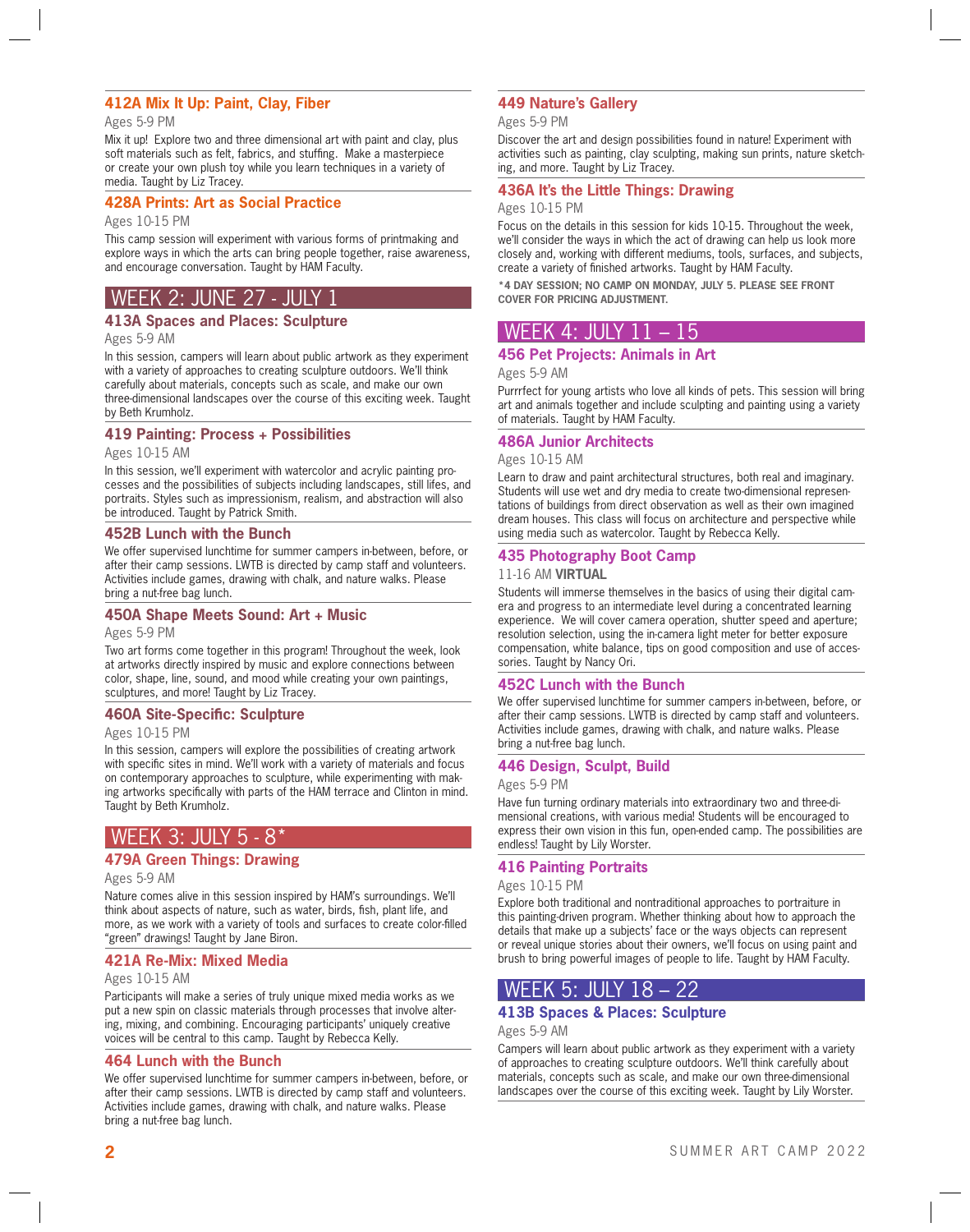# **460B Site Specific: Sculpture**

### Ages 10-15 AM

Campers will explore the possibilities of creating artwork with specific sites in mind. We'll work with a variety of materials and focus on contemporary approaches to sculpture, while experimenting with making artworks specifically with parts of the HAM terrace and Clinton in mind. Taught by HAM Faculty.

### **452D Lunch with the Bunch**

We offer supervised lunchtime for summer campers in-between, before, or after their camp sessions. LWTB is directed by camp staff and volunteers. Activities include games, drawing with chalk, and nature walks. Please bring a nut-free bag lunch.

### **408B Cut, Paste, Print: Printmaking**

### Ages 5-9 PM

Collage meets printmaking as we explore the art of the collagraph. Throughout the week, campers will experiment with creating their own uniquely textured printing plates and make multiple works of art as they learn about the possibilities of printed editions. Taught by Lily Worster.

### **462 Working with Fibers**

Ages 10-15 PM

Bridge art and craft in this session focused on working with fibers in nontraditional ways by creating your very own fabric art! Taught by HAM Faculty.

# WEEK 6: JULY 25

# **491 Let's Get Messy with Abstract Painting**

Ages 5-9 AM

Campers will discover their own unique creative talent in a no pressure environment that encourages play and experimentation. *Let's Get Messy* will be a week of expressing one's feelings through creating abstract art. This camp gives each child the freedom, inspiration, and ideas to experiment and play. Be sure to wear old clothes! Taught by Lily Worster.

## **411 Puppet Design**

### Ages 10-15 AM

Creativity knows no bounds in puppetry! Campers will create one-of-a-kind mixed media puppets out of materials ranging from fabric to recycled materials. As a group, they'll also develop characters and write a script, experimenting with bringing their puppets to life through performance, resulting in a short film. Taught by Tricia Hurley.

### **452E Lunch with the Bunch**

We offer supervised lunchtime for summer campers in-between, before, or after their camp sessions. LWTB is directed by camp staff and volunteers. Activities include games, drawing with chalk, and nature walks. Please bring a nut-free bag lunch.

## **486B Junior Architects**

### Ages 5-9 PM

Learn to draw and paint architectural structures, both real and imaginary. Students will use wet and dry media to create two-dimensional representations of buildings from direct observation as well as their own imagined dream houses. This class will focus on architecture and perspective while using media such as watercolor. Taught by Rebecca Kelly.

## **490A River Life: Sketch + Paint**

### Ages 10-15 PM

Nature comes alive in this course inspired by our local river. Birds, fish, turtles, kayaks, and plant life will provide the spark for art projects in this camp. Taught by HAM Faculty.

# WEEK 7: AUGUST 1 – 5

# **412B Mix It Up: Paint, Clay, Fiber**

Ages 5-9 AM

Mix it up! Explore two and three dimensional art with paint and clay, plus soft materials such as felt, fabrics, and stuffing. Make a masterpiece or create your own plush toy while you learn techniques in a variety of media. Taught by Liz Tracey.

# **428B Prints: Art as Social Practice**

### Ages 10-15 AM

Experiment with various forms of printmaking and explore ways in which the arts can bring people together, raise awareness, and encourage conversation. Taught by Beth Krumholz.

### **418 Japanese Anime & Cartooning**

### Ages 10-15 AM; **VIRTUAL**

Love Japanese anime and manga? Love cartooning and comic book drawing? Then this class is for you! Develop your own characters and learn to draw your favorites in this fun, comprehensive course. Taught by Doug Baron.

### **452F Lunch with the Bunch**

We offer supervised lunchtime for summer campers in-between, before, or after their camp sessions. LWTB is directed by camp staff and volunteers. Activities include games, drawing with chalk, and nature walks. Please bring a nut-free bag lunch.

## **450B Shape Meets Sound: Art + Music**

### Ages 5-9 PM

Two art forms come together in this program. Throughout the week, look at artworks directly inspired by music and explore connections between color, shape, line, sound, and mood while creating your own paintings, sculptures, and more! Taught by Liz Tracey.

# **401 Time Explorers**

### Ages 10-15 PM

Travel through time and space in this unique camp with something for everyone: drawing, painting, and sculpting, art through the ages, with a little sci-fi fun! Taught by Beth Krumholz.

# WEEK 8: AUGUST 8 – 12

# **408C Cut, Paste, Print: Printmaking**

### Ages 5-9 AM

Collage meets printmaking as we explore the art of the collagraph. Throughout the week, campers will experiment with creating their own uniquely textured printing plates and make multiple works of art as they learn about the possibilities of printed editions. Taught by HAM Faculty.

## **432B Intro to Illustration**

### Ages 10-15 AM

We'll focus on the power of images to tell stories and learn how to plan, design, and paint or draw a complete illustration that conveys ideas and emotions. Taught by Alyssa Baron-Klask.

### **410 Comic Book Creation**

Ages 10-15 AM **VIRTUAL**

Learn cartooning techniques and develop your own characters and story lines. Draw heroes and villains, along with your favorite characters. Virtual games, trivia, and even funny money are all included in this week of comic book fun! Taught by Doug Baron.

## **452G Lunch with the Bunch**

We offer supervised lunchtime for summer campers in-between, before, or after their camp sessions. LWTB is directed by camp staff and volunteers. Activities include games, drawing with chalk, and nature walks. Please bring a nut-free bag lunch.

## **448 Go Green: Recycled Materials**

### Ages 5-9 PM

Use your imagination to turn unexpected objects into amazing art. Working with mixed media, recycled, and repurposed materials, kids in this session will create upcycled art while experimenting with color, texture, and composition. Taught by Liz Tracey.

## **492 Squish It, Sculpt It, Shape It**

### Ages 10-15 PM

Campers will love exploring sculpture and three-dimensional art in this fun camp! Work with papier mâché, Sculpey, wire, and clay. Additionally, we'll discuss design, proportion, composition, and surface. Taught by Tricia Hurley.